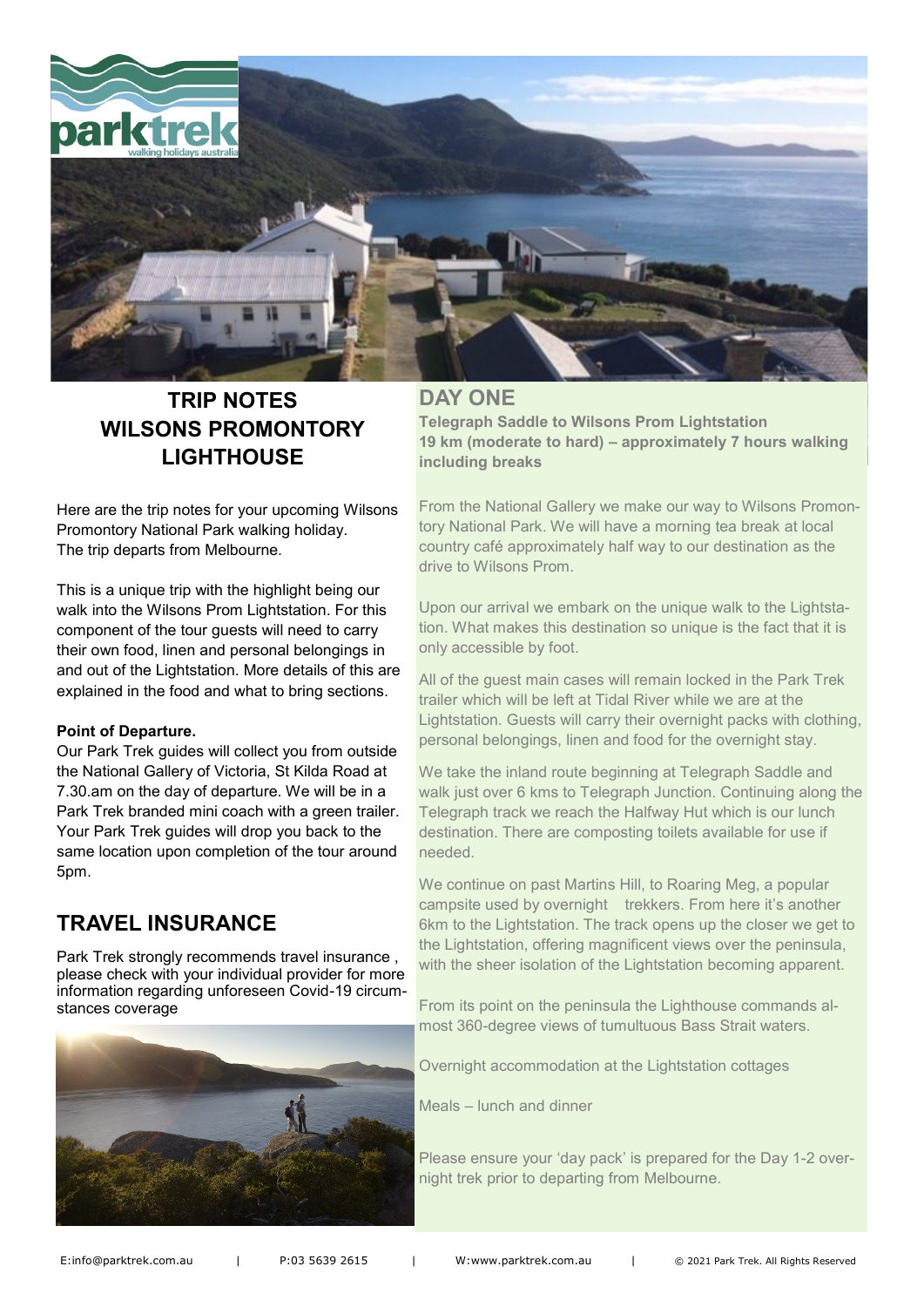

#### **DAY TWO 20.6 km via Waterloo Bay (moderate to hard) – approximately 8 hours walking**

After breakfast we repack our backpacks and depart the Lightstation for the return journey to Tidal River. Today we take a slightly different route offering iconic Wilsons Promontory coastal views for the first 10 kms of the walk. Morning tea and lunch is enjoyed along the track, before we head inland towards Telegraph Junction. From here the track winds its way back to Telegraph Saddle.

Overnight accommodation is at Tidal River lodge.

Meals – breakfast, lunch and dinner

## **DAY THREE**

**Little Oberon Bay and Mount Bishop 15.6 km (moderate to hard) – approximately 6.5 hours walking**

After breakfast and lunch making we begin our walk to Little Oberon Bay. This track hugs the coast from Tidal River where it climbs over Tea Tree shrouded sand dunes to the southern end of Norman Beach. The track continues across Norman Point into Little Oberon Bay. The walk provides spectacular views across Wilsons Promontory National Park to the Glennie Island groups. We head back to the comfort of the lodge at Tidal River for lunch and a break from the trail.

In the afternoon we head to the Mount Bishop summit track, This return walk is a challenging trek with a wonderful reward at the end. The views from the granite bolder plateau are breathtaking, with a sweeping vista over the Proms west coast and offshore islands, and well worth the rocky scramble near the summit to get there.

Overnight accommodation at Tidal River lodge.

Meals - breakfast, lunch and dinner



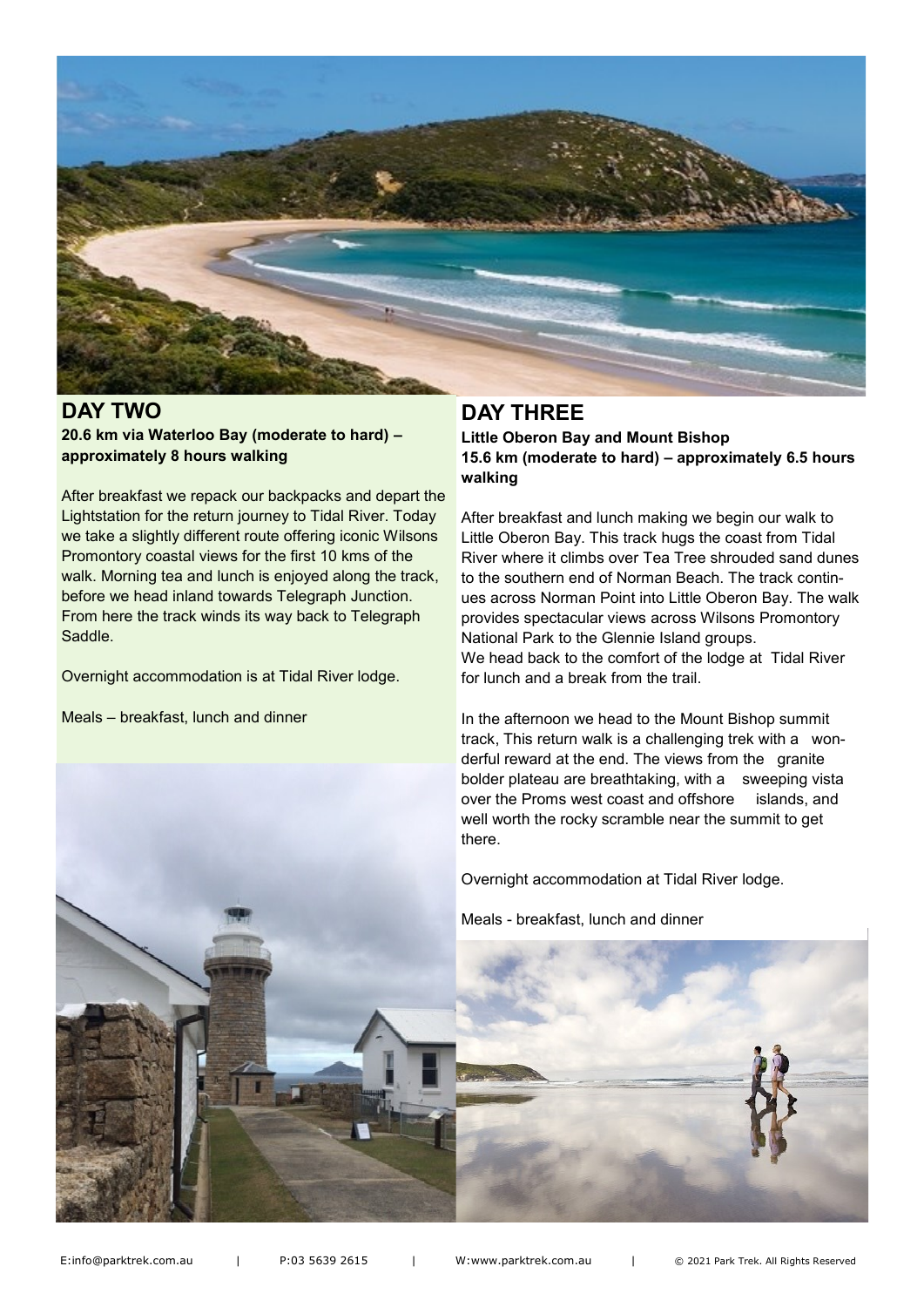## **DAY FOUR**

#### **Squeaky Beach and George Bass Coastal Walk 10 km (easy to moderate) – approximately 3 hours walking**

After breakfast we depart Tidal River Lodge for a leisurely walk from Tidal River, climbing up and over the bushy headland before descending into the stunning Squeaky Beach. As its name suggests, Squeaky Beach squeaks when walked on. This is due to the ultra-fine quartz particles, all of which are the similar size and shape.

Our second Park Trek guide will greet you in the carpark and transport you to Kilcunda where we stop for lunch at the Kilcunda General Store before beginning the George Bass Coastal Walk to the Punch Bowl near San Remo.

This gorgeous walk offers panoramic coastal views from a narrow winding path, along cliff tops rising high above the pounding surf of Bass Strait. Mid afternoon we make our way back to the Melbourne, arriving at the National Gallery of Victoria around 5pm.

Meals – breakfast and lunch (Guest own expense)

**Flight notes**: If you are planning to fly out at the completion of the tour, we suggest you book a flight no earlier than 6.30pm. This allows enough time to make your way to the airport to catch your flight.

#### **ACCOMMODATION:**

#### **Wilsons Promontory Lightstation**

Wilsons Promontory Lightstation was built in 1859 from local granite, and supplies were shipped in every six months. There was no communication with the outside world, and families had the vital and often lonely task of keeping the light burning to guide ships navigating the wild waters of the Bass Strait.

Guests can experience a little of a lighthouse keeper's lifestyle, by staying in the Lighthouse cottages. Part of the appeal of staying here is its remoteness, as the Lightstation is only accessible on foot. The cottage sleeps up to 12 guests, has a fully equipped kitchen, a bathroom and a modern shared communal area. Bedrooms sleep either two or four guests in bunk beds. **Tidal River**

We will be staying for two nights in one of the group lodges within the national park at Tidal River. The lodges have a full kitchen, spacious communal living/lounge area, four bedrooms, two bathrooms and separate toilets.

Please bring your own travel towel and single bed sheet for use at both accommodation locations (Tidal River will supply blankets and pillows/pillow slips)



### **ABOUT THE MEALS**

#### **Food at the Lightstation**

Food for your meals while staying at the Lightstation will need to be carried in by each guest. Park Trek will provide the food but guests will need an overnight pack of around 30 to 35 liters to carry food and personal belongings.

#### **Outside of the Lightstation**

The food we serve is healthy, hearty and home style. Our menus are designed to showcase the fabulous regional produce. Fresh local cheese, yoghurt, fruit, vegetables, fish and meats are used, supporting local farmers and minimising our food miles. We don't offer five-star dining, but our guides take pride in ensuring that all meals are delicious and plentiful, prepared with top-quality fresh seasonal ingredients.

**Breakfast** is a continental spread of cereals, stewed fruit, yoghurt, toast and spreads. Coffee and tea are always available at your base accommodation.

**Lunch** can vary from day to day, but includes meat, salad, bread and wraps. Some days might include something different like roasted chicken.

**Dinner** is a casual two-course meal of main and dessert prepared by your guides. The menu changes to suit available fresh produce but could include a classic roast lamb, salmon fillet or Thai chicken. Dessert may include things like maple baked apples, pears in red wine or seasonal fruit salad.

**Snacks** Guests can prepare their own trail mix each morning from our self-serve trail mix selection. There will be fresh fruit for the trail and biscuits or fruit cake for tea breaks.

**Pre-dinner nibbles** Each night we prepare pre-dinner appetizers to encourage walkers to come together and reflect on the day and the adventure ahead. This may include cheese, dips, crackers, fruit platter, soup or similar **Dietary requirements** We are able to accommodate guests' specific dietary requirements and can prepare meals to meet individual needs.

**Alcohol** Our tours do not include alcoholic beverages, however guests are most welcome to bring wine/beer along with them. If you are bringing bottled wine, please pack this well in your main bag to avoid breakages. There may also be an opportunity to visit a local bottle shop while on the tour.